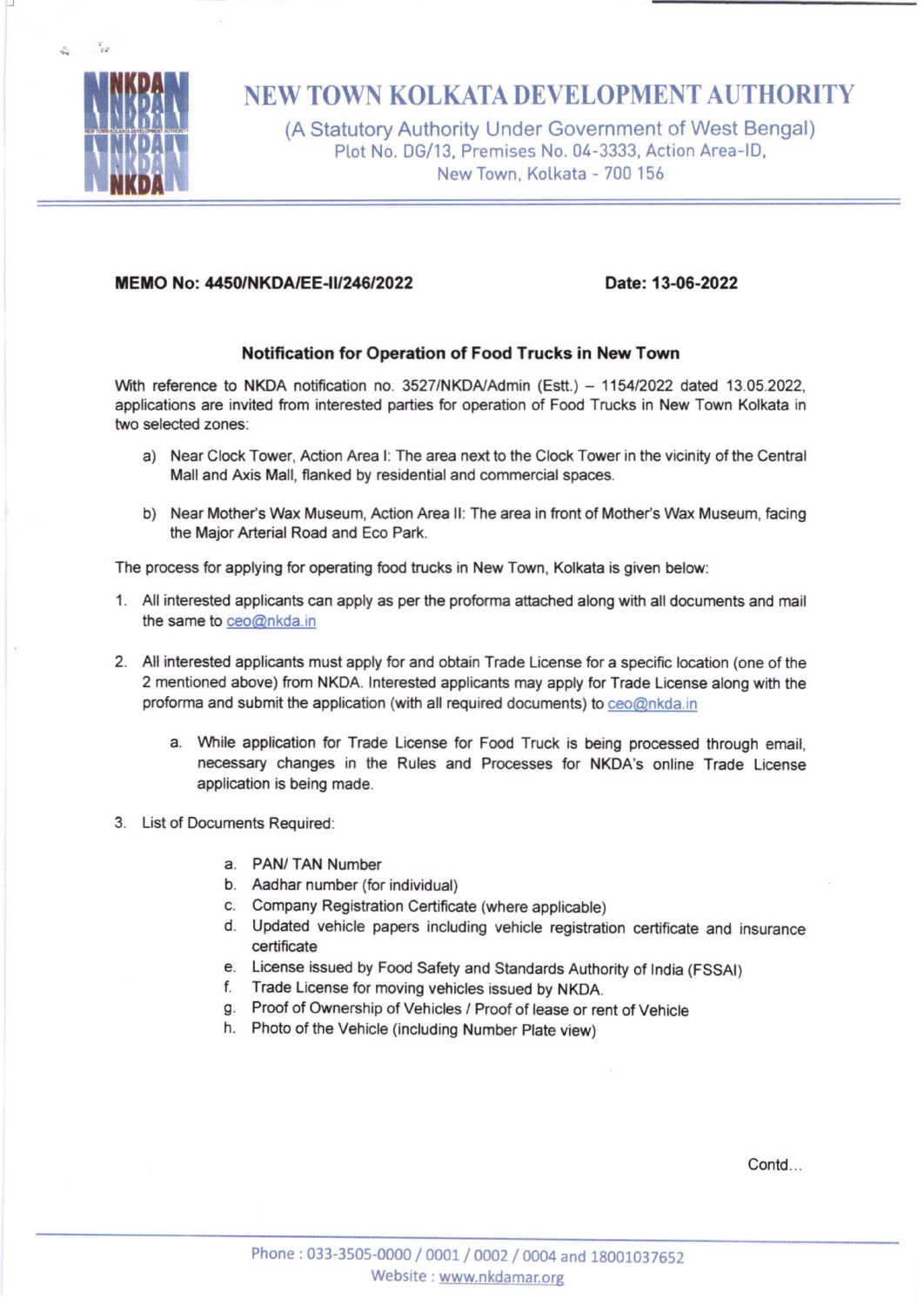4. Terms and Conditions

 $\tau_{\rm eff}$ 

S.

- $\mathsf{I}$ . The Food Truck operators will carry out business from their pre-designated locations only as allotted by Competent Authority. Within the locations, each Food Truck will be allocated a space for operation.
- $\mathsf{II}$ . Food Trucks will be operational between 6.30 pm - 12.00 midnight on all days (except Monday) or as directed from time to time by competent authority.
- Interested food truck operators will have to indicate their zone / location preference in their application in order of preference. lll.
- Additionally, the food truck operators will have to specify their major category of offering/ dishes served (to be ticked in the enclosed form). tv.
- V. The food truck shall not obstruct the right of way to the pedestrian or motorist in anyway.
- Operation of the food truck shall not cause any harm to the environment and the surrounding area and people vt.
- Operation of food trucks will be restricted to the sale of approved and safe food items and beverages only. No alcoholic drinks or contraband will be permitted. vil.
- The vehicle must be maintained in proper working condition and should be free of visible damages including but not limited to rust, dents, cracked or broken glass, and chipped paint. vilt.
	- Preferred size of the food truck will be in the range of (11 ft  $X$  5 ft) (14ft  $X$  7 ft) with separate driver seat (ideally).  $IX.$
	- The vehicle must be self-sufficient and shall not hook up to or attach to any water, sewer line of the New Town city authorities. Electricity may be provided by NKDA on payment basis. x
	- XI. The operator should ensure cleanliness of the surrounding. This includes proper waste management to prevent littering around the trucks. Waste segregation must be practiced by the operator and in this regard two separate bins for collecting dry and wet waste should be kept. No liquid waste will be discharged on the ground or into a storm water drainage system.
- XII. The authority will select a specified number of food truck operators for each location mentioned above. If more applications are received per location, selection of the food truck operator will be done by lottery.
- XIII. No food truck will be allowed to operate from any particular location for more than 90 days at a stretch.

Contd..